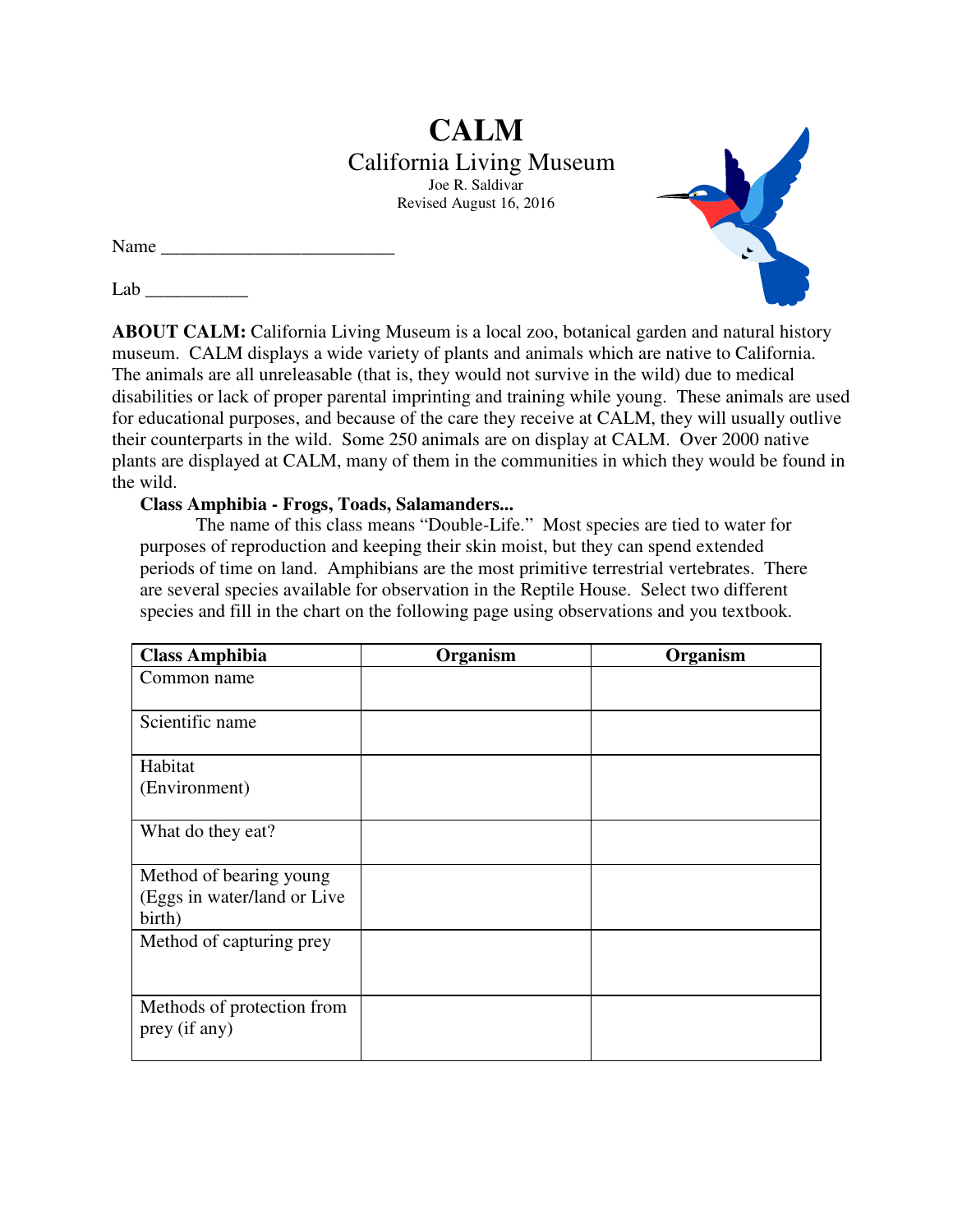

## **Class Reptilia - Snakes, Lizards, Turtles**

 These are the first land dwelling vertebrates that can live independently of water. Observe the specimens in the Reptile House and turtle/tortoise enclosures. Fill in the chart below for two different species.

| <b>Class Reptilia</b>                       | Organism | Organism |
|---------------------------------------------|----------|----------|
| Common name                                 |          |          |
| Scientific name                             |          |          |
| Habitat                                     |          |          |
| (Environment)                               |          |          |
| What do they eat?                           |          |          |
| Method of bearing young                     |          |          |
| (Eggs in water/land or Live<br>birth)       |          |          |
| Method of capturing prey                    |          |          |
|                                             |          |          |
| Methods of protection from<br>prey (if any) |          |          |
|                                             |          |          |

7. The Gila monster brightly colored? What do bright colors usually indicate about the organism?

8. The California Mountain King Snake's colors are very similar that of a coral snake. Why is this advantageous for the California King Snake?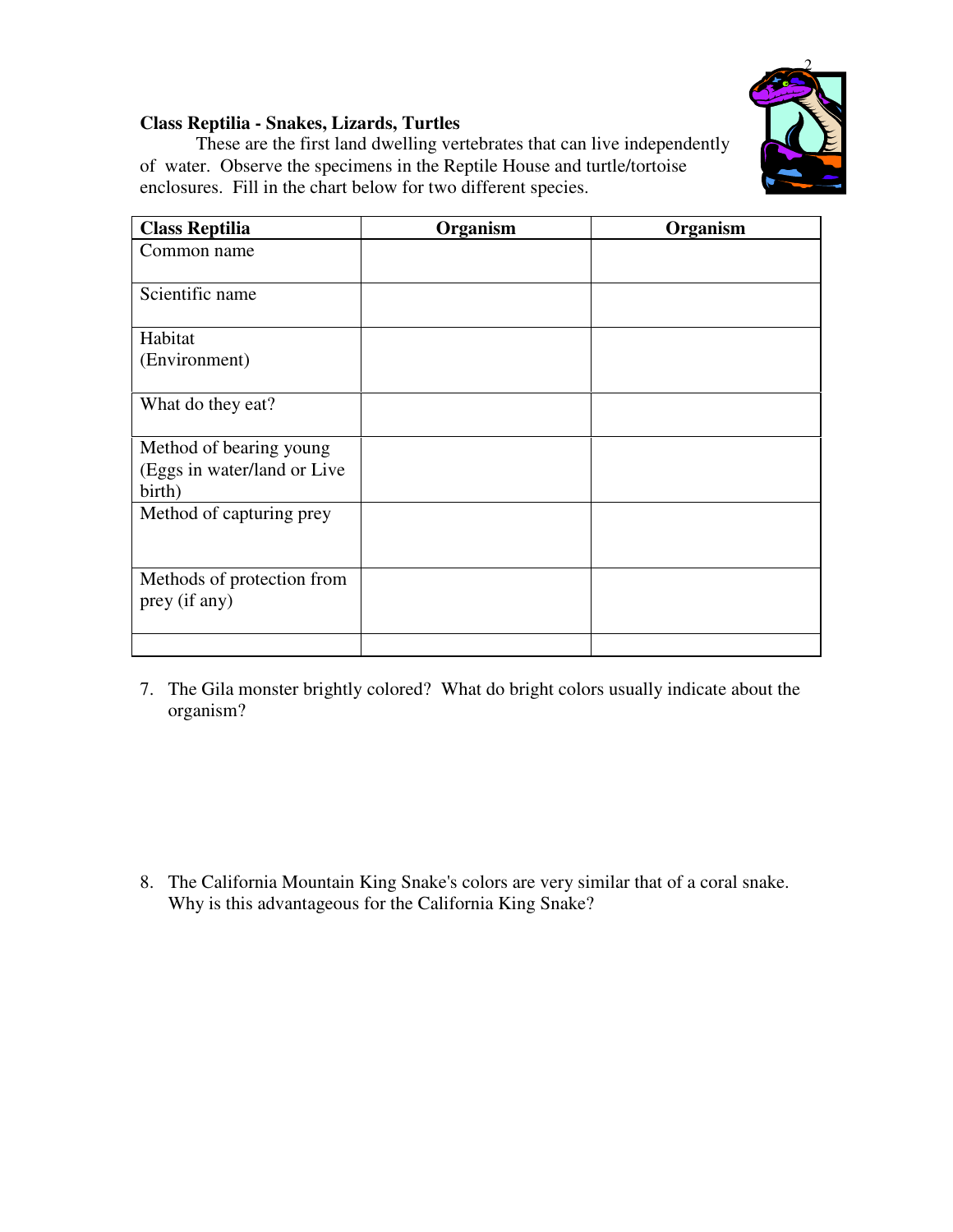### **Tortoise Enclosure.**

9. How can you determine the age of a tortoise?

10. How can you differentiate a male from a female tortoise?

#### **Class Aves - Birds**

Birds may not look like reptiles but they have more in common with their scaly relative than they have differences. Birds are uniquely adapted for flight. They occupy a wide range of terrestrial habitats. They lack teeth, but their beaks reveal a great deal concerning their niche.



| <b>Class Aves</b>        | Organism | Organism | Organism |
|--------------------------|----------|----------|----------|
| Common name              |          |          |          |
| Scientific name          |          |          |          |
| Habitat<br>(Environment) |          |          |          |
| What do they eat?        |          |          |          |
| Shape of beak            |          |          |          |

13. Vultures have a bald head. What is the advantage of the bald head?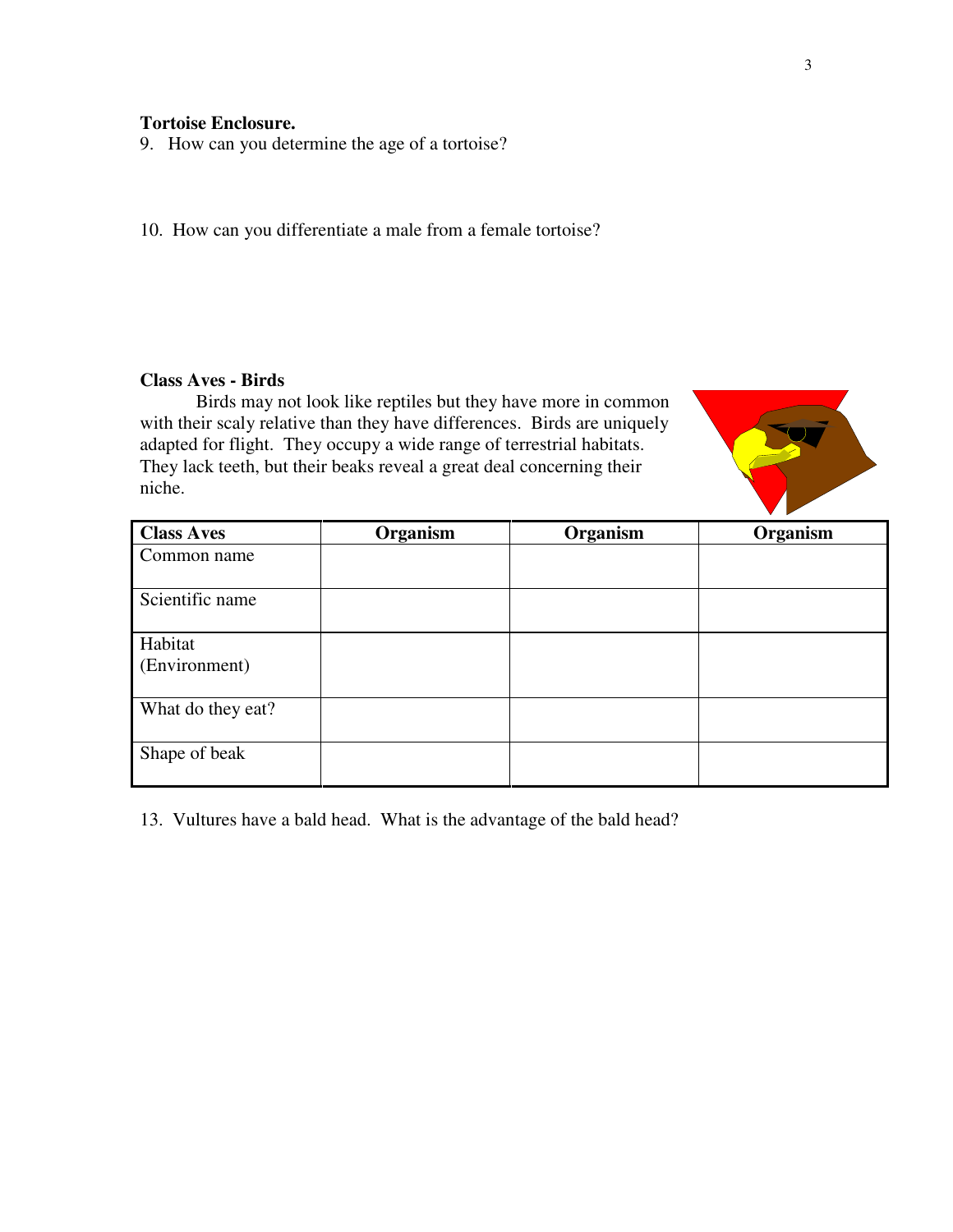15. How do the beaks and feet of raptors (hawks and eagles) differ from those of water fowl and song birds seen at CALM?

### **Class Mammalia - Bears, Cats, Dogs, Rodents, Humans...**

16. What characteristics distinguish mammals from other animals?

17. What are marsupials?

Compare two different mammals in the chart below.

| <b>Class Mammalia</b>                       | Organism | Organism |
|---------------------------------------------|----------|----------|
| Common name                                 |          |          |
| Scientific name                             |          |          |
| Habitat                                     |          |          |
| (Environment)                               |          |          |
| What do they eat?                           |          |          |
| Method of capturing prey                    |          |          |
| Methods of protection from<br>prey (if any) |          |          |
|                                             |          |          |

18. What is the scientific name of the Black Bear? Does the scientific name tell you anything about the region where the bear is found?